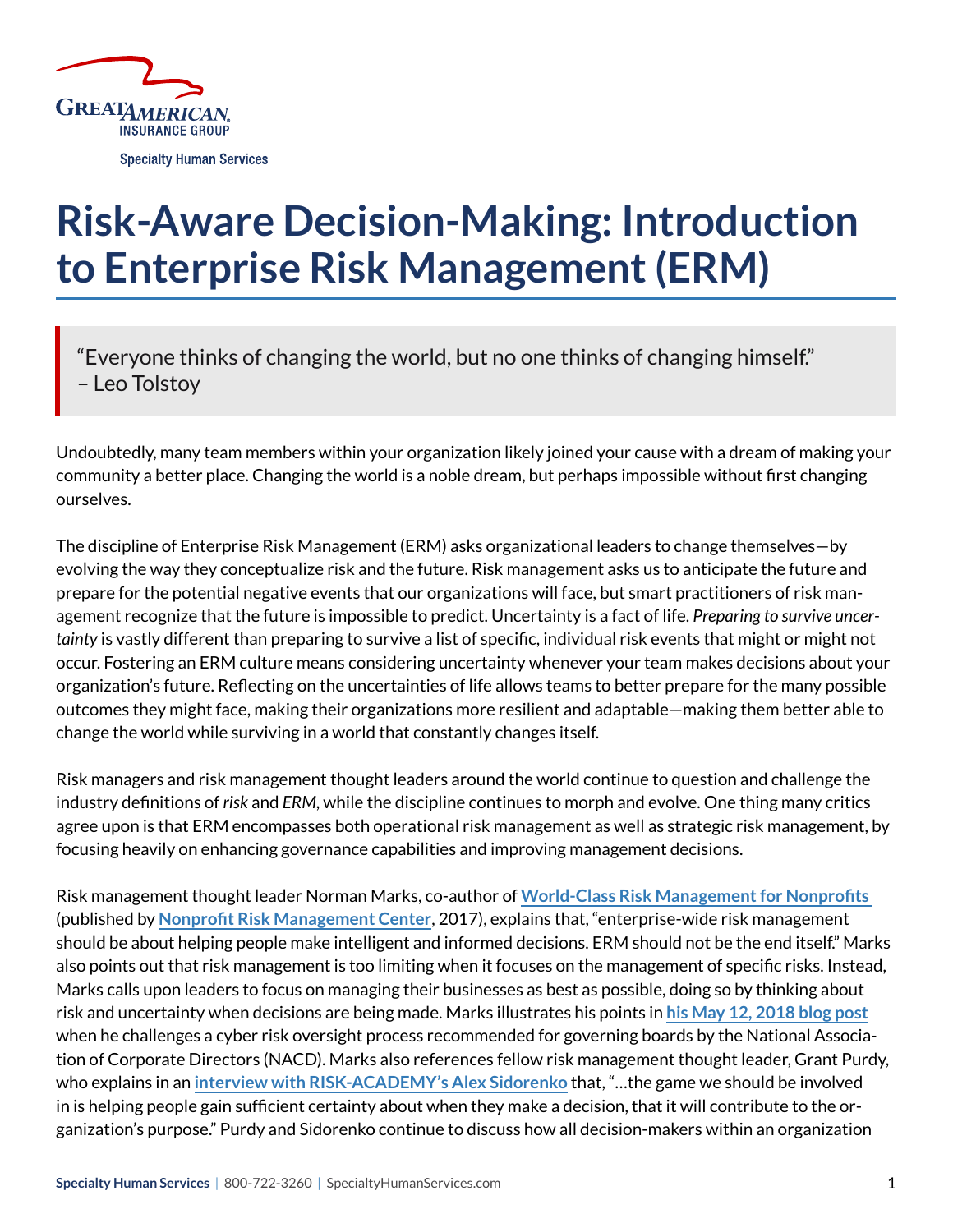must take risks in order to achieve their goals, and that "informed risk-taking" occurs when leaders are capable of challenging the assumptions that influence their decisions. This idea connects back to Norman Mark's blog post, which explained that "The executive team should make sure they understand those assumptions, challenge them as needed, and then adapt as conditions change." That adaptability is what enables organizations to thrive in an uncertain, mercurial world.

If your team is considering risk and uncertainty when you make decisions—and questioning your own decisions in order to improve them—then you are already on the path towards ERM. Improved decision-making capabilities will make you better stewards of your organization's mission and assets.

How can a team begin to cultivate the ERM culture? Perhaps by recognizing the limitations of traditional risk management, which focuses on protecting assets and plans by preventing—or reducing the frequency and severity of—events that affect an organization negatively. **[Diana Del Bel Belluz](http://www.riskwise.ca/)**, an experienced ERM consultant based in Toronto, Ontario, explains that ERM has great potential of delivering higher value to an organization: "For me, ERM is focused on the strategic objectives of the organization and therefore more closely linked to the value-creation chain. Traditional risk management tends to focus on value protection, usually in operational or functional silos." This sentiment suggests another key to the ERM puzzle: an inclusive effort that relies on the collaboration of teams across an organization. Inviting diverse and even conflicting perspectives into your decision-making forums will certainly offer a richer understanding of your organization's context, the assumptions your team holds, and the many ways the future might unfold before you.

The following questions might help your team further distinguish conventional risk management from ERM, and move the needle towards ERM if you aspire to enhance your capabilities as mission stewards. Notice how the ERM questions focus on decision-making, challenging assumptions, and creating value for the organization through informed risk-taking.

## **Traditional risk management asks:**

- What could go wrong? What is the worst-case scenario and how can we prevent it?
- How can we prepare to survive a crisis or emergency?
- Are individual risks being managed appropriately?
- Is each department or team within our organization effectively managing its own risks?
- What are our compliance obligations?
- Do we have adequate insurance?

## **Enterprise Risk Management (ERM) asks:**

- As a team and as individual contributors, are we effectively considering risk and uncertainty whenever we make decisions?
- How can we make better choices today knowing that our decisions are based on limited information, and we can't fully predict what will happen tomorrow?
- What are the assumptions we are relying on to make this decision? How can we challenge these assumptions to validate our decision or make a better decision?
- What risks do we need to take in order to achieve our strategic goals?